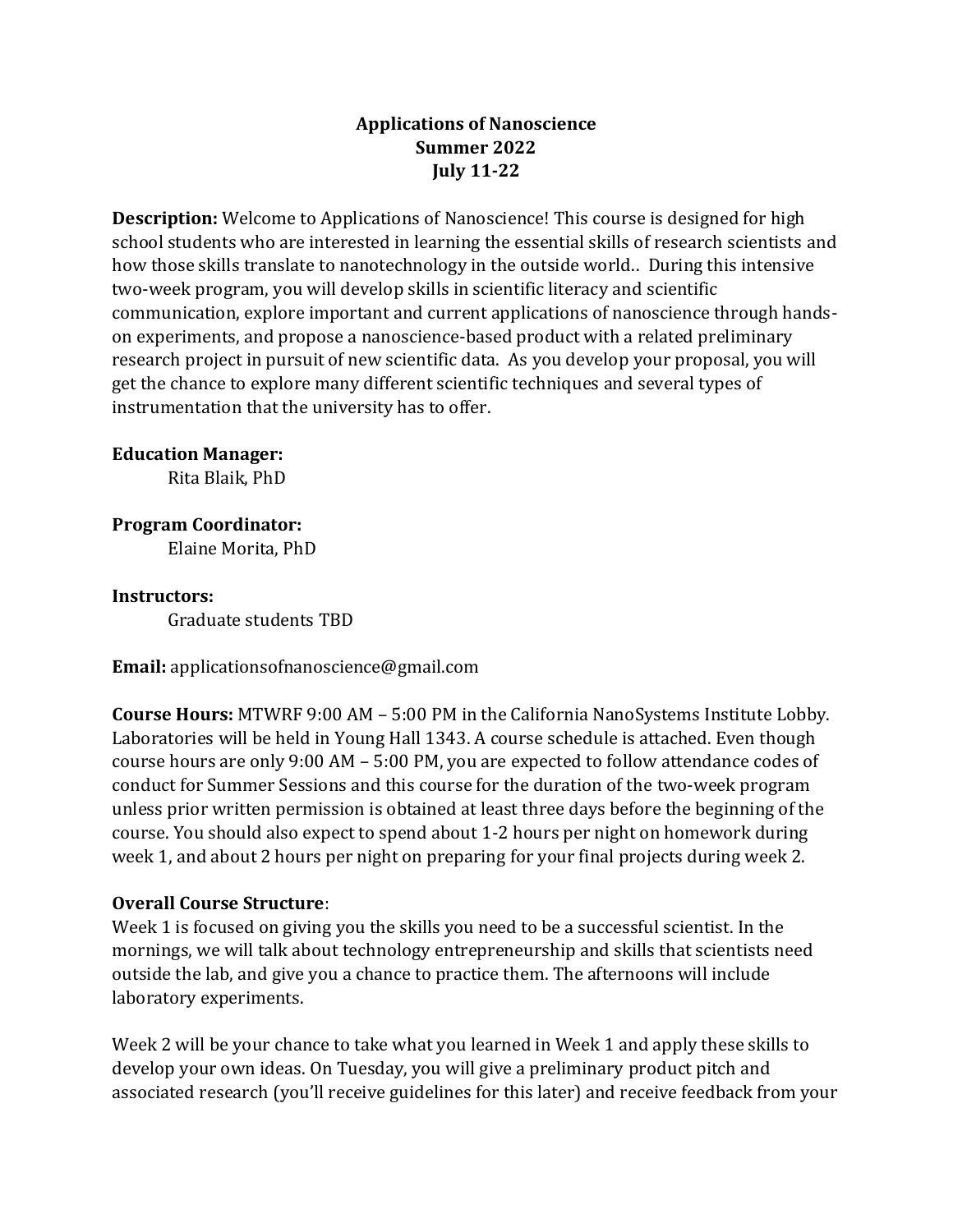peers and instructors. You'll spend the rest of the week carrying out your preliminary experiment and developing business plans, and then give a final presentation on Friday. We will assign your groups for Week 2 based on similar research interests.

**Safety Dress Code:** Lab safety is very important. You must wear long pants and shoes that cover the entire foot. A lab coat, safety glasses, and gloves will be provided when necessary. If you arrive in inappropriate clothing, you will be sent to purchase some at the UCLA store. **If you are not dressed appropriately, you will not be allowed to participate in the day's experiments.**

**Pre-Homework:** You are responsible for a set of vocabulary terms that will be sent out before the course begins. We look forward to everyone bringing their own strengths from their own unique background, but we also want to make sure that everyone is familiar with some basics by the time we begin. These terms come from biology, chemistry, and physics, and you should bring your definitions with you to class and be prepared to define any one of them for the class. Everyone will be called on at least once, so make sure you have them all written down!

**Homework:** There will be four homework assignments given during the first week; each one will expand on the skills we go over in the morning workshops. These assignments are due at 9:00 AM the day after they are assigned. They will be graded for effort on a scale of unsatisfactory  $(\sqrt{\cdot})$ , satisfactory  $(\sqrt{\cdot})$ , or excels  $(\sqrt{\cdot})$ .

**Quizzes:** There will be pop quizzes assigned randomly throughout Week 1 based on the experiments performed each afternoon. Pay attention to the instructor leading each experiment to know what might be included in the content.

**Final Presentation:** At the end of our two week course, you will present your research proposal and preliminary data. We invite your families to attend, with questions! This presentation session will be held on Friday (7/22/22) from 9:30 AM – 12:00 PM in the CNSI Auditorium. We'll give you more information about this as it gets closer.

# **Grading:** Pass/no pass.

The grading structure is as follows:

- Completion of homework assignments with an average grade of satisfactory (20% of total grade)
- $\bullet$  Quizzes (20%)
- Participation in all workshop activities and lab activities  $(15%)$
- Preliminary presentation (10%)
- Final presentation (35%)

A passing grade requires a total score of at least 70%. In addition, any student who fails to